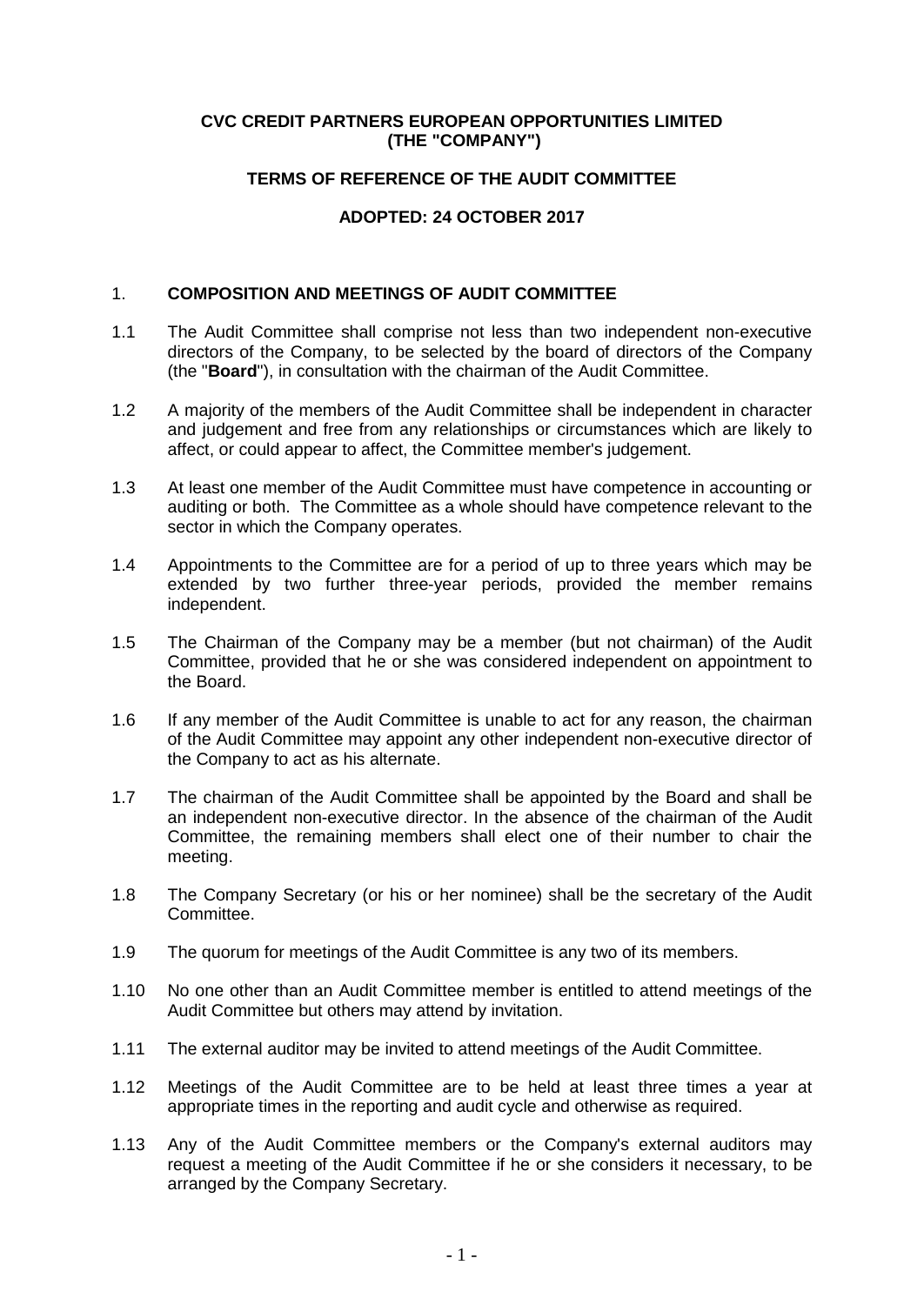# 2. **AUTHORISATIONS**

The Audit Committee is authorised by the Board:

- 2.1 to investigate any activity within its terms of reference:
- 2.2 to obtain any information it requires from any contractual counterparty (to the extent applicable) and to call any contractual counterparty to be questioned at a meeting of the Audit Committee as and when required (and all contractual counterparties are directed to co-operate with any request made by the Audit Committee);
- 2.3 to obtain, at the Company's expense, such legal or other independent professional advice as it deems necessary to fulfil its responsibilities;
- 2.4 to secure the attendance of other persons at its meetings if it considers this necessary; and
- 2.5 to have the right to publish in the Company's annual report details of any issues that cannot be resolved between the Audit Committee and the Board.

# 3. **DUTIES OF THE AUDIT COMMITTEE**

The duties of the Audit Committee are:

### *External audit*

- 3.1 in respect of the external audit:
	- 3.1.1 to consider and make recommendations to the Board in relation to the appointment, reappointment and removal of the external auditors. The Audit Committee shall oversee the selection process for new auditors and if an auditor resigns, the Audit Committee shall investigate the issues leading to this and decide whether any action is required;
	- 3.1.2 ensure that at least once every ten years the audit services contract is put out to tender to enable the committee to compare the quality, effectiveness and cost of the services provided by the incumbent auditor with those of other audit firms; and in respect of such tender oversee the selection process and ensure that all tendering firms have such access as is necessary to information and individuals during the duration of the tendering process;
	- 3.1.3 to consider and approve the remuneration of the external auditors, whether for fees for audit or non-audit services and that the level of fees are appropriate to enable a comprehensive and quality audit to be conducted;
	- 3.1.4 to approve the terms of engagement of the external auditors, including the engagement letter issued at the start of each audit and the scope of the audit and to discuss with the external auditors before the audit starts the nature and scope of the audit and to ensure co-ordination where more than one firm of external auditors is involved;
	- 3.1.5 to meet regularly with the external auditors, including once at the planning stage before the audit to discuss their remit and audit plan and once after the audit at the reporting stage to discuss any issues arising from the audit.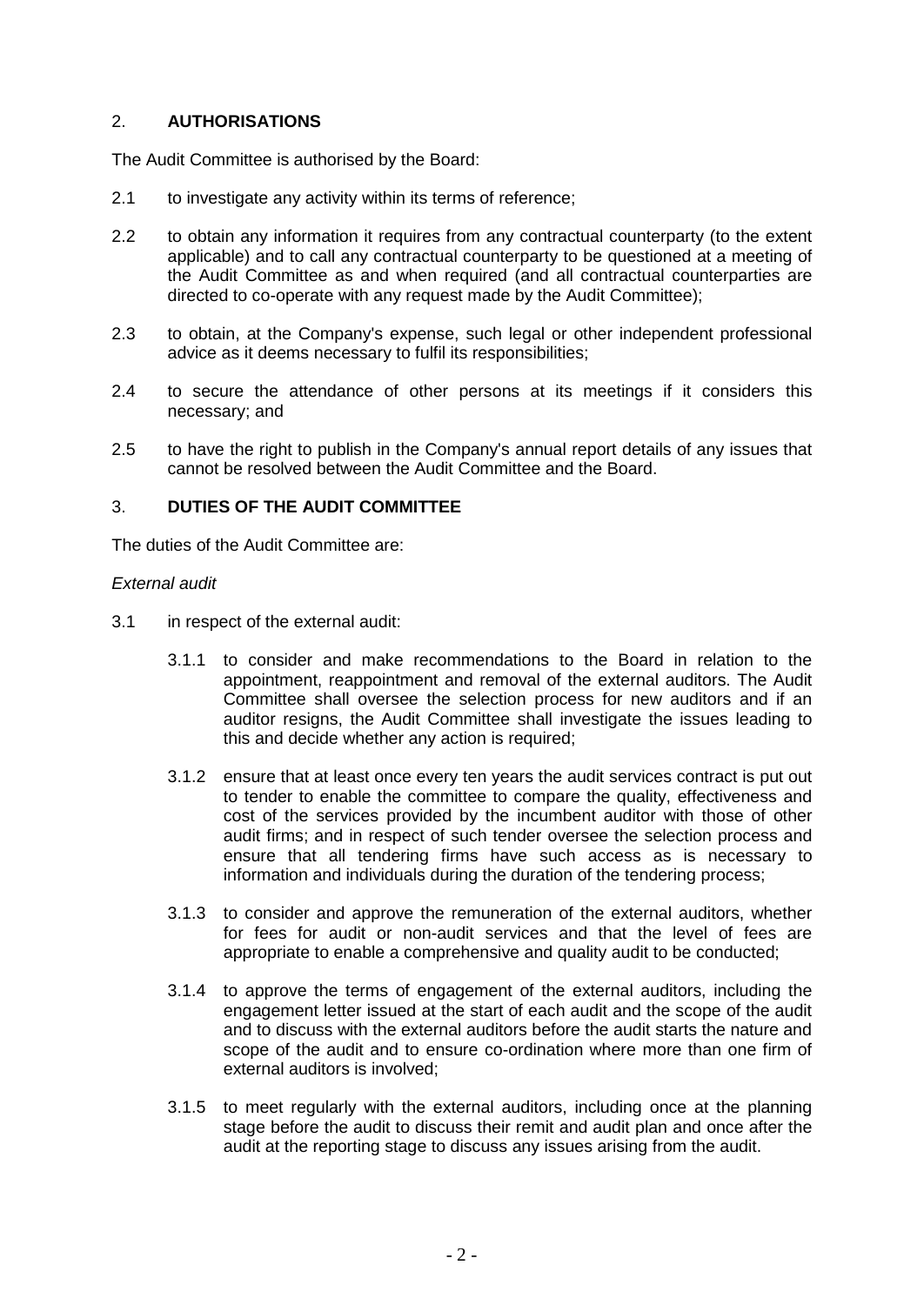- 3.1.6 to review the findings of the audit with the external auditors. This shall include, but not be limited to, the following:
	- (a) a discussion of any major issues which arose during the audit;
	- (b) any accounting and audit judgements;
	- (c) level of errors identified during the audit; and
	- (d) the effectiveness of the audit.
- 3.1.7 to keep under review the scope and results of the audit, the audit fee and its cost effectiveness, taking into consideration relevant professional and regulatory requirements:
- 3.1.8 to review:
	- (a) any representation letters requested by the external auditors before they are approved by the Board; and
	- (b) the external auditor's management letter and response to the auditor's findings and recommendations;
- 3.1.9 to develop and implement a policy on the supply of non-audit services by the external auditors, taking into account any relevant ethical guidance on the matter, and to keep such policy under review;
- 3.1.10 to assess annually the external auditor's independence and objectivity taking into account relevant professional and regulatory requirements and the relationship with the external auditors as a whole, including the provision of any non-audit services;
- 3.1.11 to satisfy itself that there are no relationships (such as family, employment, investment, financial or business) between the external auditors and the Company and its Directors (other than in the ordinary course of business);
- 3.1.12 to receive periodic reports from the external auditor, to monitor the external auditor's compliance with relevant ethical and professional guidance on the rotation of external audit partners and the level of fees paid by the Company compared to the overall fee income of the external auditor;
- 3.1.13 to assess annually the qualifications, expertise and resources of the external auditors and the effectiveness of the audit process which shall include a report from the external auditors on their own internal quality procedures;
- 3.1.14 to consider the risk of the withdrawal of the Company's present auditor from the market; and
- 3.1.15 to discuss problems and reservations arising from audits and any matters the auditors may wish to discuss.

### *Audit Plan*

3.2 to review and approve the annual audit plan and ensure that it is consistent with the scope of the audit engagement.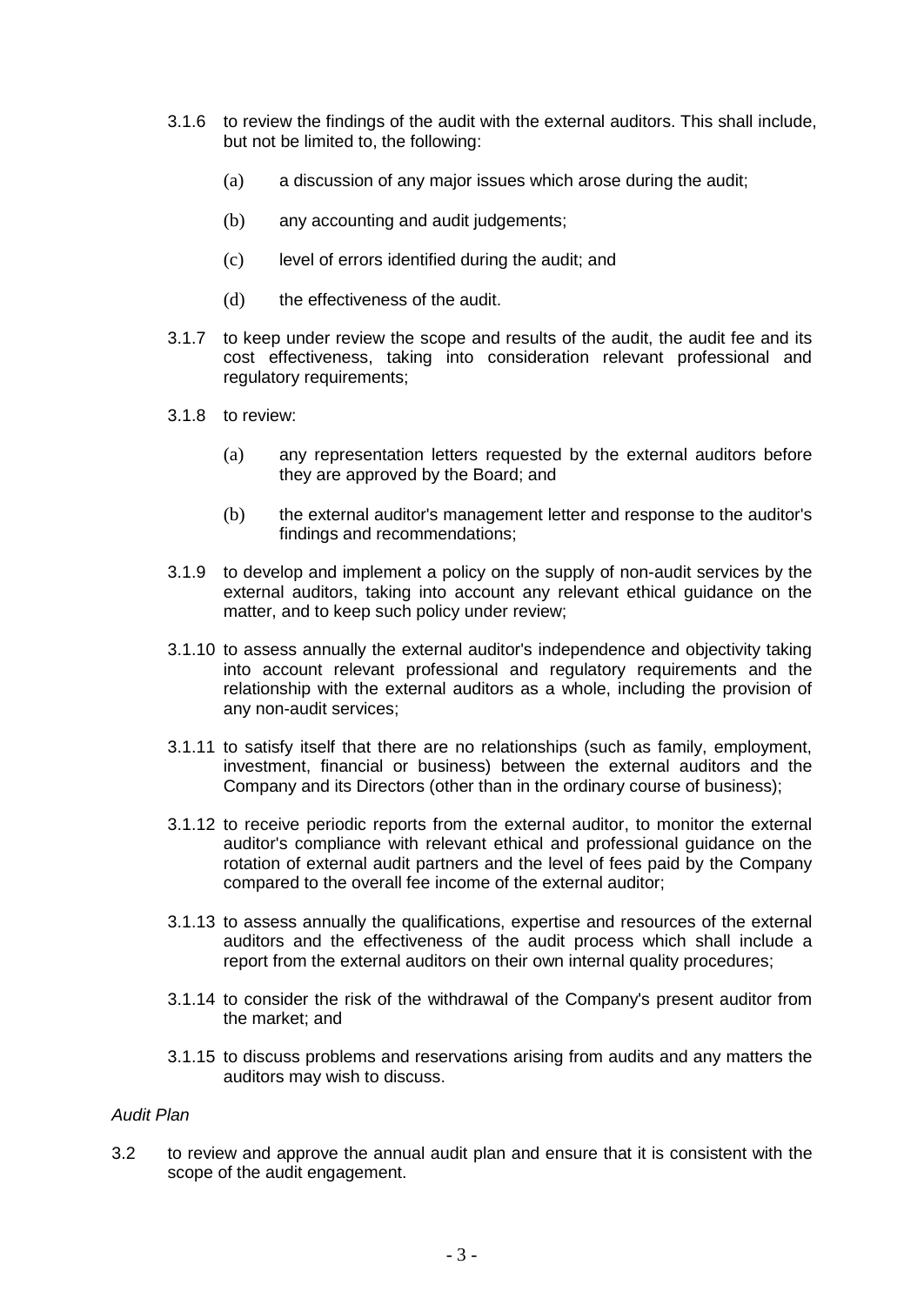#### *Financial statements*

- 3.3 to review and monitor the integrity of the financial statements of the Company including its half-year financial statements and annual report and reports to shareholders reviewing any significant financial reporting issues and judgements which they contain;
- 3.4 the Audit Committee shall annually consider the appropriateness of the accounting policies, including where necessary:
	- 3.4.1 the consistency of, and any changes to, accounting policies both on a yearon-year basis and across the Company;
	- 3.4.2 the methods used to account for significant or unusual transactions where different approaches are possible;
- 3.5 to review the content of the annual report and accounts and advise the board on whether, taken as a whole, it is fair, balanced and understandable and provides the information necessary for shareholders to assess the company's performance, position, business model and strategy;
- 3.6 to submit financial statements to the Board for its approval and to determine what information should be brought to the Board's attention in connection with that submission.

*Recommendations, reports and actions*

- 3.7 to consider the major findings of internal investigations and the Board's response;
- 3.8 to make whatever recommendations to the Board it deems appropriate on any area within its remit where action or improvement is needed:
- 3.9 to prepare a report to shareholders on its activities to be included in the Company's annual report;
- 3.10 to oversee any investigation of activities which are within its terms of reference;
- 3.11 to, at least once a year, review its own performance, constitution and terms of reference to ensure it is operating at maximum effectiveness and recommend any changes it considers necessary for Board approval;
- 3.12 to consider other matters as referred to the Audit Committee by the Board.

#### 4. **OTHER MATTERS**

The Audit Committee shall:

- 4.1 have access to sufficient resources in order to carry out its duties, including access to the Company Secretary for assistance as required;
- 4.2 be provided with appropriate and timely training, both in the form of an induction programme for new members and on an on-going basis for all members; and
- 4.3 give due consideration to laws and regulations, the provisions of the AIC Code of Corporate Governance, the UK Corporate Governance Code and the requirements of the UK Financial Conduct Authority's UK Listing Rules, Prospectus Rules and